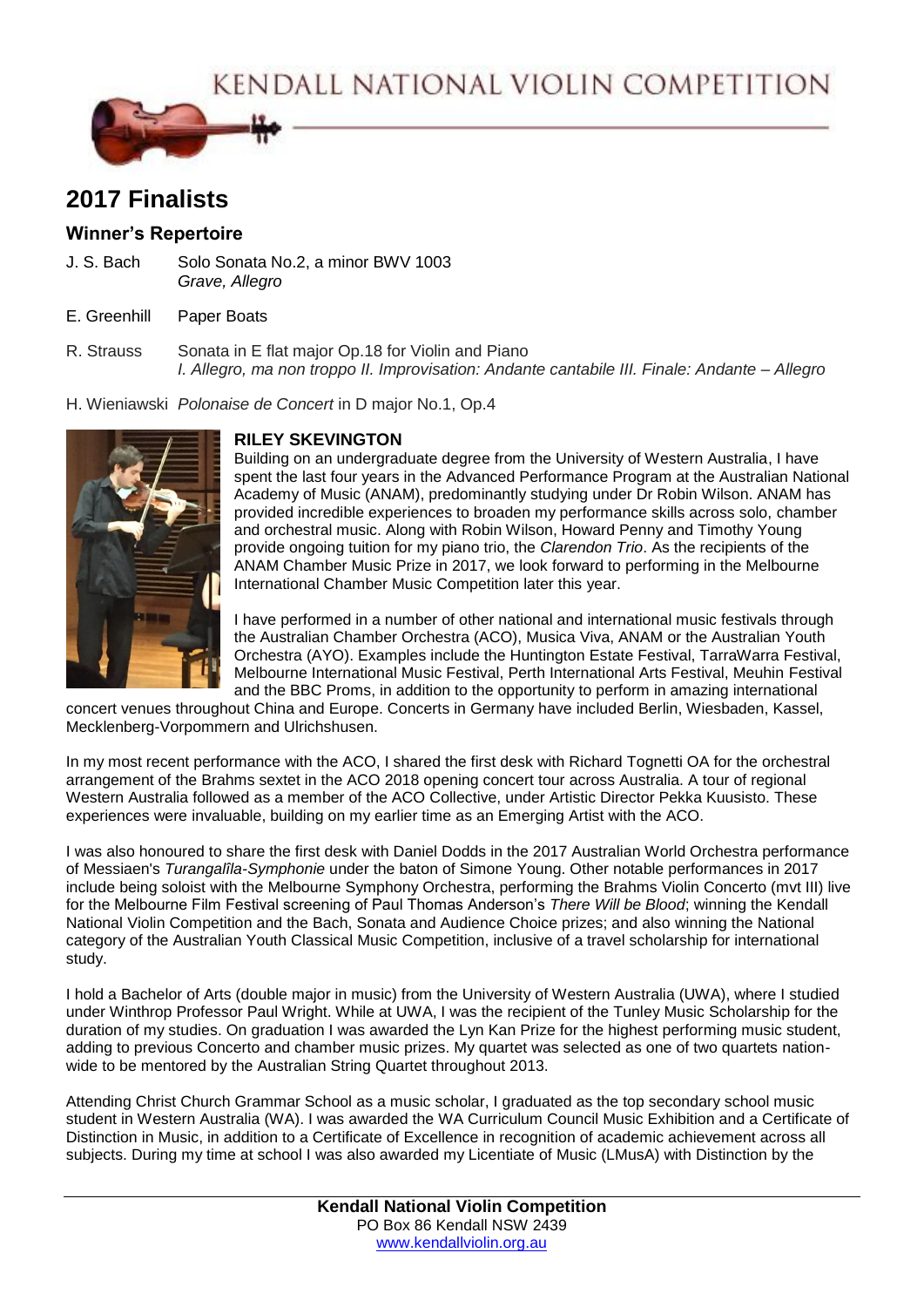Australian Music Examination Board (AMEB), in addition to the AMEB J B Vincent Memorial Award as the most outstanding LMusA candidate.

I have performed in public master classes with Noah Bendix-Balgley, Richard Tognetti, Maxim Vengerov, Stefan Jackiw, William Coleman, Simone Lamsma, Henning Kraggerud, Anthony Marwood and Kurt Nikkanen. Quartet or trio master classes have included the Australian String Quartet, Mischa Maisky, Professor Robert Hill and the Doric, Borodin, London Haydn, Goldner, Takács and Elias string quartets. I held Concertmaster positions with ANAM, UWA, AYO and the Western Australian Youth Orchestra and have played in casual positions in a number of professional orchestras around Australia including the Tasmanian and Western Australian Symphony orchestras.

My trio, the Clarendon trio made it to the top 5 in the world for the Melbourne International Chamber Competition and I was also a semi finalist in this years ABC Young Performer Awards. I'm also moving to Berlin to take up a spot at the Karajan Academy and play with the Berlin Philharmonic Orchestra.

I currently play a 1849 Pressenda violin made available to ANAM via the generosity of Janet Holmes à Court AC. **AUGUST 2018**



#### **MITZI GARDNER**

Australian violinist Mitzi Gardner is currently in her second year of study as a scholarship recipient at The Royal Academy of Music in London, under the tutelage of violinist Levon Chilingirian. She has previously studied with Professor Goetz Richter and Janet Davies at the Sydney Conservatorium of Music in the Rising Stars Program.

Some of Mitzi's performance highlights have been performing as a soloist in the Sydney Opera House Concert Hall for "Encore", performing Prokofiev's Violin Concerto No.1 in D Major with the Queensland Youth Orchestra, under the baton of John Curro, performing as a soloist with the Willoughby Symphony Orchestra in their Last Night at the Proms Concert, recitals at St Stephen's lunchtime concert series, and as a soloist with the New Virtuosi Orchestra in The UK.

Mitzi was awarded her A. Mus. A. and L. Mus. A. from the Australian Music Examinations

Board both with High Distinction. She has recorded performances for Radio 2MBS FM's Young Virtuosi Program over several years, and has performed in festivals such as the Crossroads Music Festival, the Festival of Sydney and the Festival of Sacred and Classical Music. Mitzi has been invited to perform at various Musica Viva Masterclasses, with mentors including Benjamin Beilman, Alexander Sitkovetsky, Clancy Newman and Susan Collins.

Mitzi has been concertmaster of The Arts Unit Orchestra and the Sydney Youth Orchestra, and has participated as a scholarship recipient in the Australian Chamber Orchestra Academy. She has toured Europe and China with the Australian Youth Orchestra in 2016 and 2019. Mitzi won first prize in The National Youth Concerto Competition and has been a finalist in the Kendall National Violin Competition. In 2018 Mitzi was a prizewinner in the Sydney Eisteddfod Instrumental Scholarship and also received a Big Brother Youth Support Award for Music, allowing travel to London to pursue further musical opportunities and study. Mitzi is looking forward to performing in the finals of the Australian Music Foundation competition in London later this year.

## **AUGUST 2019**



#### **EMMALENA HUNING**

Emmalena, now 18, graduated from St Hilda's Anglican School for Girls and has just recently, this September, begun her studies at the Royal Academy of Music, in London, on full tuition and residential scholarships for the duration of her 4 year Bachelor's Degree. She has been selected to be under the tutelage of Professor György Pauk in his Performers' Class.

Emmalena began learning the violin at the age of 4, and attained her AMusA Diploma at 11, and LMusA Diploma at 15, and was awarded the Best LMusA Candidate in 2016 by the Australian Music Examination Board. She has won many first prizes and awards in local competitions since the age of 6, and has since also competed in national and international competitions. In 2017, she was a finalist at the National Youth Concerto Competition and the Kendall National Violin Competition, where she was awarded the Best Performance of an Australian Competition Prize, as well as winning  $2^{nd}$  prize in the Open

Concerto category of the Osaka International Music Competition.